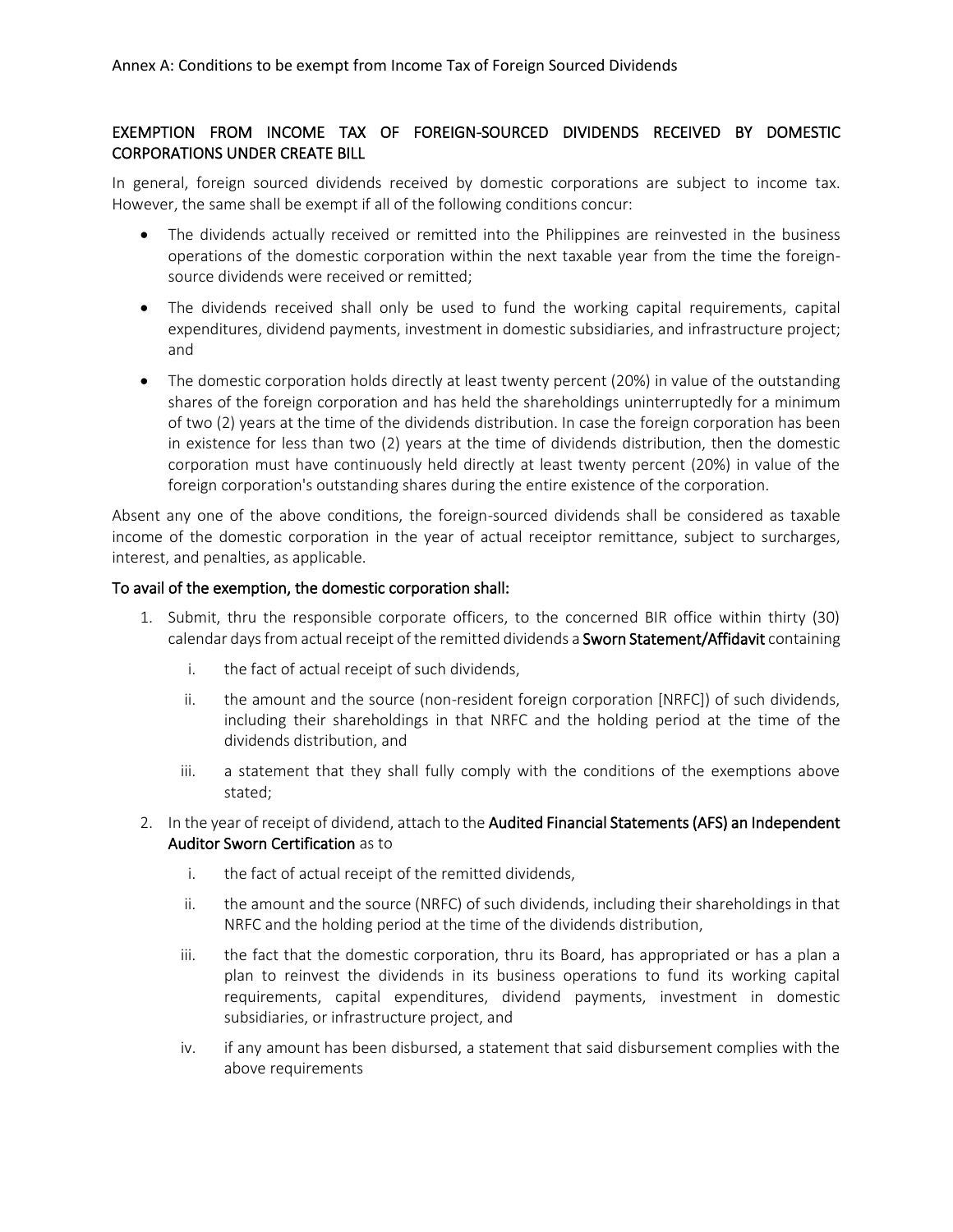The Sworn Statement/Affidavit in item (1) hereof and the Independent Auditor Sworn Certification shall be deemed as substantial compliance with the above conditions for exemption without the need of securing a written tax exemption ruling/certificate from the BIR. In addition, a disclosure of the dividends in the said AFS which shall be attached to the Annual Income Tax Return (AITR) to be filed in the year of receipt, as well as the amount of dividend deemed exempt from income tax shall be declared in reconciliation part of the said AITR.

3. In the immediately following taxable year, attach to the AITR a Sworn Certification prepared and executed by an Independent Auditor on the utilization or non-utilization of the dividends received by the corporation. The Sworn Certification on the utilization of the dividends received shall confirm the taxpayer's full compliance with the conditions for its exemption. However, if the Certification will state non-utilization of the dividends received, the corresponding tax due on the unutilized dividends shall be declared as taxable income, subject to surcharges, interest, and penalty, if any.

No credit or deduction under Section 34(C) of the Tax Code shall be allowed for any taxes of foreign countries paid or incurred by the domestic corporation in relation to the exempt foreign-sourced dividends. Further, any taxes of foreign countries paid or incurred by the domestic corporation in relation to the exempt foreign-sourced dividends shall be disregarded in computing the limitations provided under Section 34(C)(4) of the Tax Code.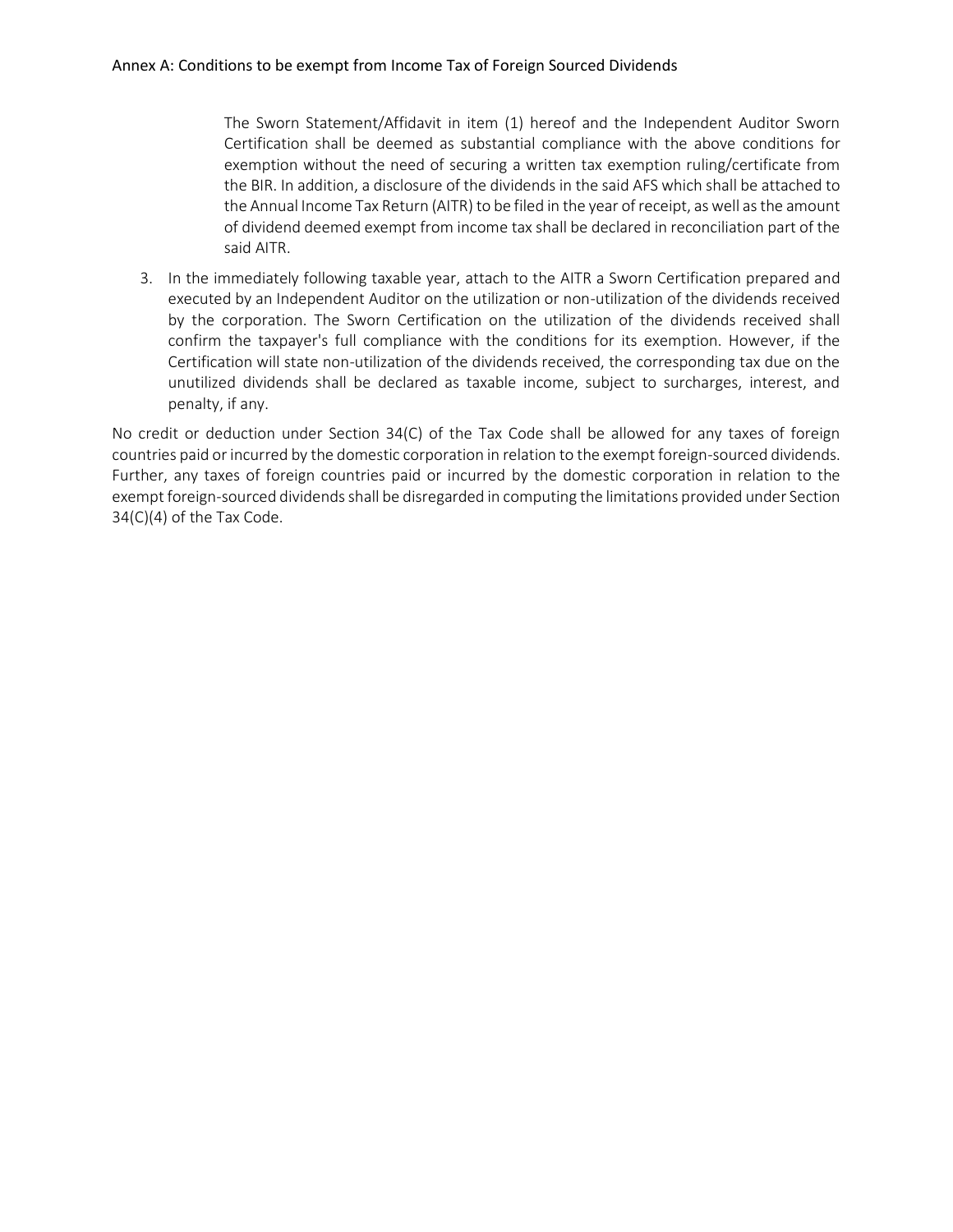### CORPORATE INCOME TAX RATES

### A. DOMESTIC CORPORATION

1. LMB Corporation, a retailer, has a gross sales of P1,400,000,000.00 with a cost of sales of P560,000,000.00 and allowable deductions of P150,000,000.00 for the calendar year 2021. Its total assets of P180,000,000.00 as of December 31, 2021 per Audited Financial Statements includes the land costing P50,000,000.00 and the building of P25,000,000.00 in which the business entity is situated, with an aggregate amount of P75,000,000.00 as Fixed Assets. Assuming CY 2021 is the 5th year of operation of Corporation A, computation of income tax (Income Tax – whichever is higher between Regular Rate and MCIT) shall be as follows:

#### REGULAR RATE

| Gross Sales                | 1,400,000,000.00 |
|----------------------------|------------------|
| Less: Cost of Sales        | 560,000,000.00   |
| Gross Income               | 840,000,000.00   |
| Less: Allowable Deductions | 150,000,000.00   |
| Net Taxable Income         | 690,000,000.00   |
| REGULAR RATE               | 25%              |
| <b>TAX DUE</b>             | 172,500,000.00   |

### MINIMUM CORPORATE INCOME TAX (MCIT)

| Gross Income                             | 840,000,000.00 |
|------------------------------------------|----------------|
| MINIMUM CORPORATE INCOME TAX (MCIT) RATE | 1%             |
| TAX DUF                                  | 8,400,000.00   |

## INCOME TAX DUE SHALL BE P 172,500,000.00

2. JPL Corporation, a manufacturer, has a gross sale of P 190,000,000 for CY 2021, its 2nd year of operation. Its total assets amounted to P 50,000,000, net of the value of the land of P6,000,000 where its manufacturing plant and business operations are situated. It's cost of sales and allowable operating expenses amounted to  $P$  100,000,000 and  $P$  50,000,000, respectively. Compute for its income tax due for CY 2021.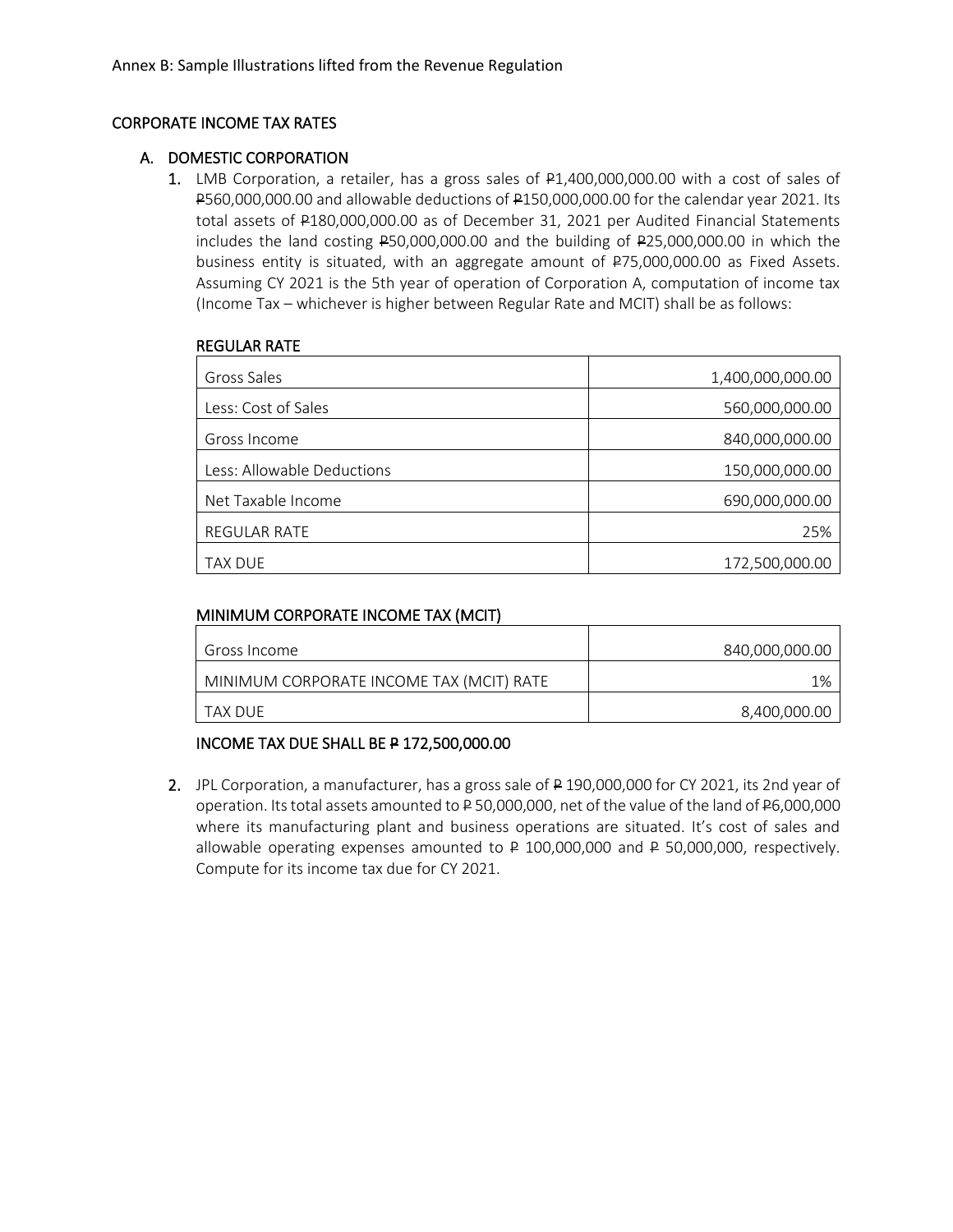### INCOME TAX DUE SHALL BE THE REGULAR INCOME TAX RATE OF 25%

| Gross Sales                | 190,000,000.00 |
|----------------------------|----------------|
| Less: Cost of Sales        | 100,000,000.00 |
| Gross Income               | 90,000,000.00  |
| Less: Allowable Deductions | 50,000,000.00  |
| Net Taxable Income         | 40,000,000.00  |
| <b>REGULAR RATE</b>        | 25%            |
| <b>TAX DUE</b>             | 10,000,000.00  |

Although the total assets, net of the value of the land, is less than P 100,000,000.00, its net taxable income is above P 5,000,000. Hence, the income tax rate is 25%. Not subject to MCIT since it is in its 2nd year of operation.

3. Given the same facts under Illustration A.2, except for the allowable operating expenses, which amounted to  $\textsf{P}$  85,000,000. The net taxable income will be  $\textsf{P}$  5,000,000.00. With this, the income tax rate shall be 20%, and the income tax due shall be P 1,000,000.00.

In both illustrations 2 and 3, the MCIT shall not be applied since it is only the second year of operation of Corporation B.

## B. PROPRIETARY EDUCATIONAL INSTITUTIONS

Rosa Private School of Values or RPSV is a non-profit private educational institution with an issued permit to operate from the Commission on Higher Education (CHED). It is maintained and administered by FBNR Inc., a private domestic corporation registered under the Securities and Exchange Commission.

RPSV uses a fiscal year accounting ending July 31st of each year. On July 31, 2021, it recorded total gross receipts amounting to P18,000,000.00, of which P10,000,000.00 came from educationrelated activities, while P8,000,000.00 from other unrelated business activities. Also, RPSV recorded cost of service and operating expenses from related activities amounting to P2,000,000.00 and P1,000,000.00, respectively, and from unrelated business activities amounting to P3,000,000.00 and P2,000,000.00, respectively.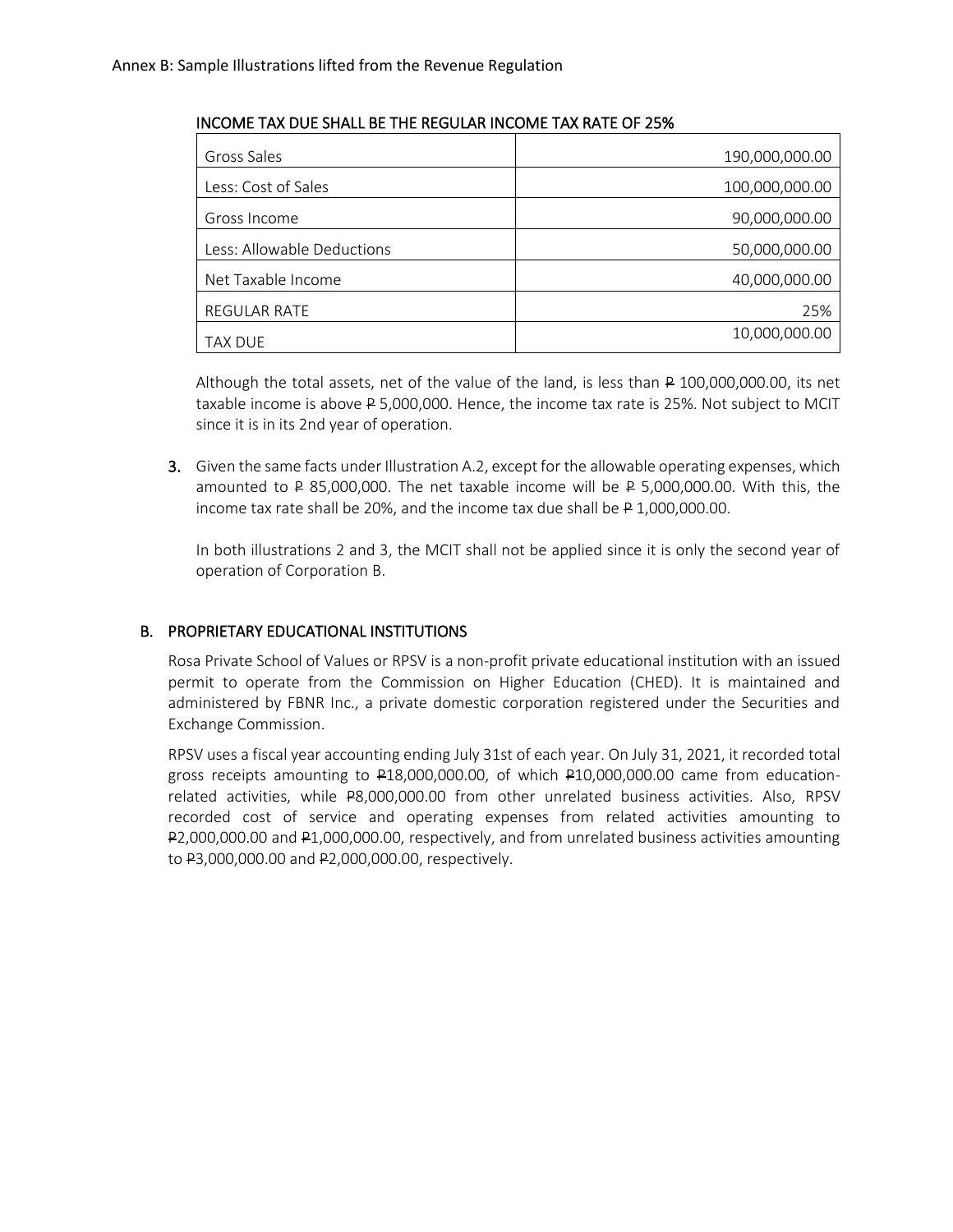|                             | Related activities | Unrelated Activities | Total         |
|-----------------------------|--------------------|----------------------|---------------|
| Gross Receipts/Sales        | 10,000,000.00      | 8,000,000.00         | 18,000,000.00 |
| Less: Cost of Service/Sales | 2,000,000.00       | 3,000,000.00         | 5,000,000.00  |
| Gross Income                | 8,000,000.00       | 5,000,000.00         | 13,000,000.00 |
| Less: Allowable Deductions  | 1,000,000.00       | 2,000,000.00         | 3,000,000.00  |
| NET TAXABLE INCOME          | 7,000,000.00       | 3,000,000.00         | 10,000,000.00 |
| <b>REGULAR RATE</b>         |                    |                      | 1%            |
| <b>TAX DUE</b>              |                    |                      | 1,000,000.00  |

The educational institution is subject to income tax at the rate of 1% since its gross income from unrelated activities did not exceed 50% of the total gross income.

# C. PROPRIETARY HOSPITAL

ILR Hospital, a private non-profit hospital, has gross receipts of P15,000,000.00 with a cost of P6,000,000.00 and allowable deductions of P3,250,000.00 from related activities, while for its unrelated activities, it incurred P 5,000,000 and P 2,000,000, as cost of sales and allowable deductions, respectively, with a gross income of P 18,000,000.00, for Calendar Year 2021

Computation of tax shall be as follows:

|                      | Related activities | Unrelated Activities | Total         |
|----------------------|--------------------|----------------------|---------------|
|                      |                    |                      |               |
| Gross Receipts/Sales | 15,000,000.00      | 18,000,000.00        | 33,000,000.00 |
| Less: Cost of        |                    |                      |               |
| Service/Sales        | 6,000,000.00       | 5,000,000.00         | 11,000,000.00 |
| Gross Income         | 9,000,000.00       | 13,000,000.00        | 22,000,000.00 |
| Less: Allowable      |                    |                      |               |
| Deductions           | 3,250,000.00       | 2,000,000.00         | 5,250,000.00  |
| NET TAXABLE INCOME   | 5,750,000.00       | 11,000,000.00        | 16,750,000.00 |
| <b>REGULAR RATE</b>  |                    |                      | 25%           |
| <b>TAX DUE</b>       |                    |                      | 4,187,500.00  |

ILR Hospital is subject to the regular rate of 25% since its gross income from nonrelated activities is more than 50% of its total gross income.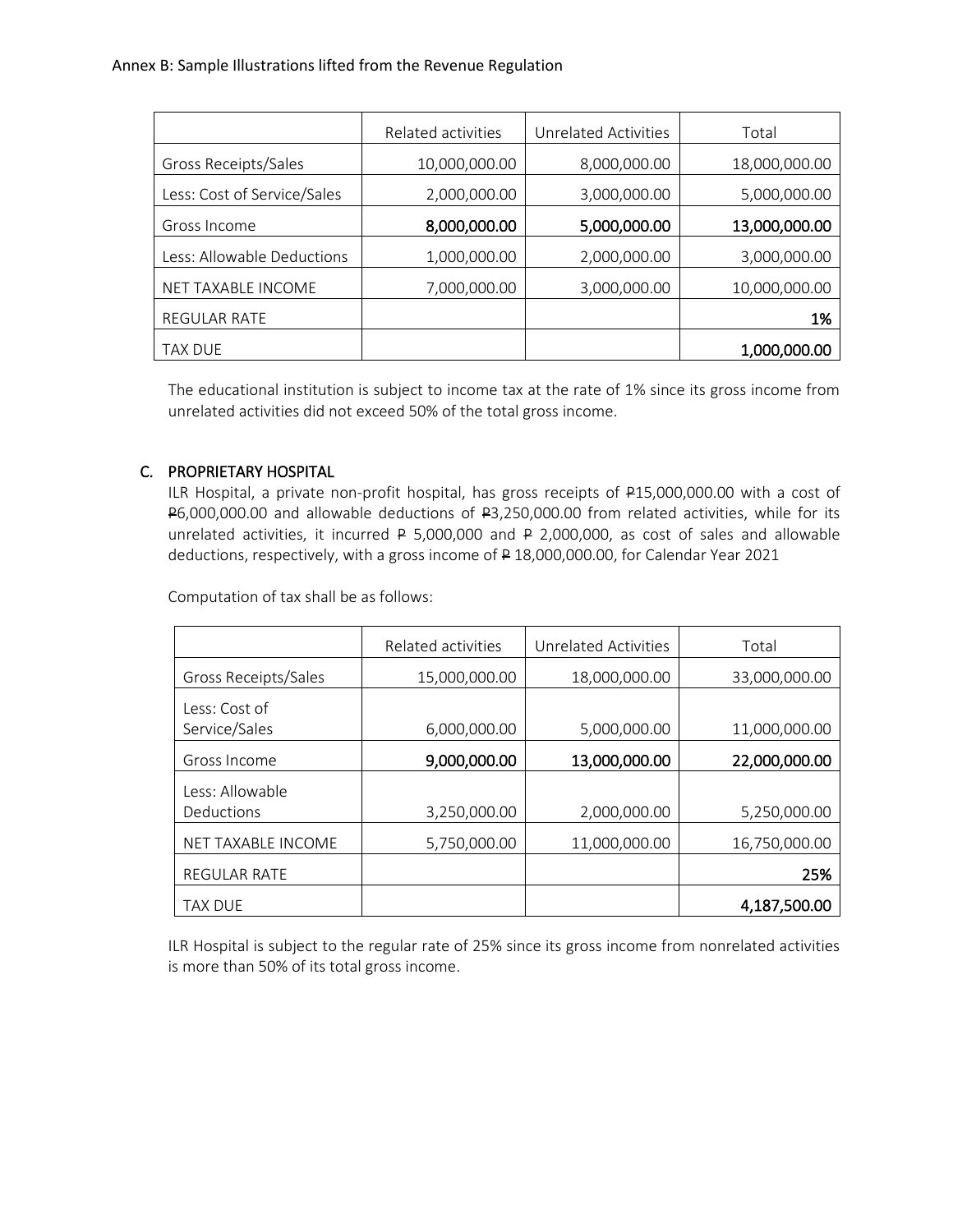## D. REGIONAL OPERATING HEADQUARTERS

EBQ Corporation is registered as a Regional Operating Head Quarter (ROHQ) since 2015. For taxable years 2020 to 2023, its operation showed the financial results:

|                               | <b>TY 2020</b> | TY 2021        | TY 2022         | TY 2023        |
|-------------------------------|----------------|----------------|-----------------|----------------|
| Annual Income                 | 75,000,000.00  | 120,000,000.00 | 130,000,000.00  | 75,000,000.00  |
| Cost of Services              | 41,250,000.00  | 66,000,000.00  | 71,500,000.00   | 41,250,000.00  |
| Gross Income                  | 33,750,000.00  | 54,000,000.00  | 58,500,000.00   | 33,750,000.00  |
| Allowable<br>Deductions       | 33,625,000.00  | 41,200,000.00  | 42,550,000.00   | 35,125,000.00  |
|                               | 125,000.00     | 12,800,000.00  | 15,950,000.00   | (1,375,000.00) |
| Computation of Income Tax Due |                |                |                 |                |
| NetTaxable<br>Income/Gross    |                |                |                 |                |
| Income                        | 125,000.00     | 12,800,000.00  | 15,950,000.00   | (1,375,000.00) |
| Multiply by                   | 10%            | 10%            | 25%             | 25%            |
| Income Tax Due                | 12,500.00      | 1,280,000.00   | 3,987,500.00    | 0.00           |
| MCIT:                         | N/A            | N/A            |                 |                |
| Gross Income                  |                |                | P558,500,000.00 | 33,750,000.00  |
| <b>MCIT Rate</b>              |                |                | 1%              | 1.5%*          |
| <b>MCIT</b>                   |                |                | 585,000.00      | 506,250.00     |
| Income Tax Due                |                |                | 3,987,500.00    | P 506,250.00   |

❖ The regular rate of 25% shall be effective on January 1, 2022 for ROHQ. It will also be subject to MCIT beginning on the said date, since EBQ Corp. started its operations way back in 2015.

❖ MCIT rate of 1.5% was used since the rate from January 1 to June 30, 2023 is 1%, and for July 1 to December 31, 2023, the rate is 2%; thus, the average rate is 1.5%, income tax rate to be used by EBQ Corporation in computing the income tax due/payable for TY 2023.

# EXEMPTION FROM INCOME TAX OF FOREIGN-SOURCED DIVIDENDS RECEIVED BY DOMESTIC CORPORATIONS

1. RLI Corporation, a domestic corporation, owns twenty percent (20%) of the outstanding shares of USA Corporation, a non-resident foreign corporation (NRFC), since August 1, 2015. On June 30, 2021 it received dividends amounting to P1,000,000.00 from the said NRFC. The said dividend has not been used until January 13, 2023. In this case, the P1,000,000.00 shall be declared as taxable income for calendar year 2021, subject to surcharge, interest, and penalty, since it was not utilized within the next taxable year, which is in 2022.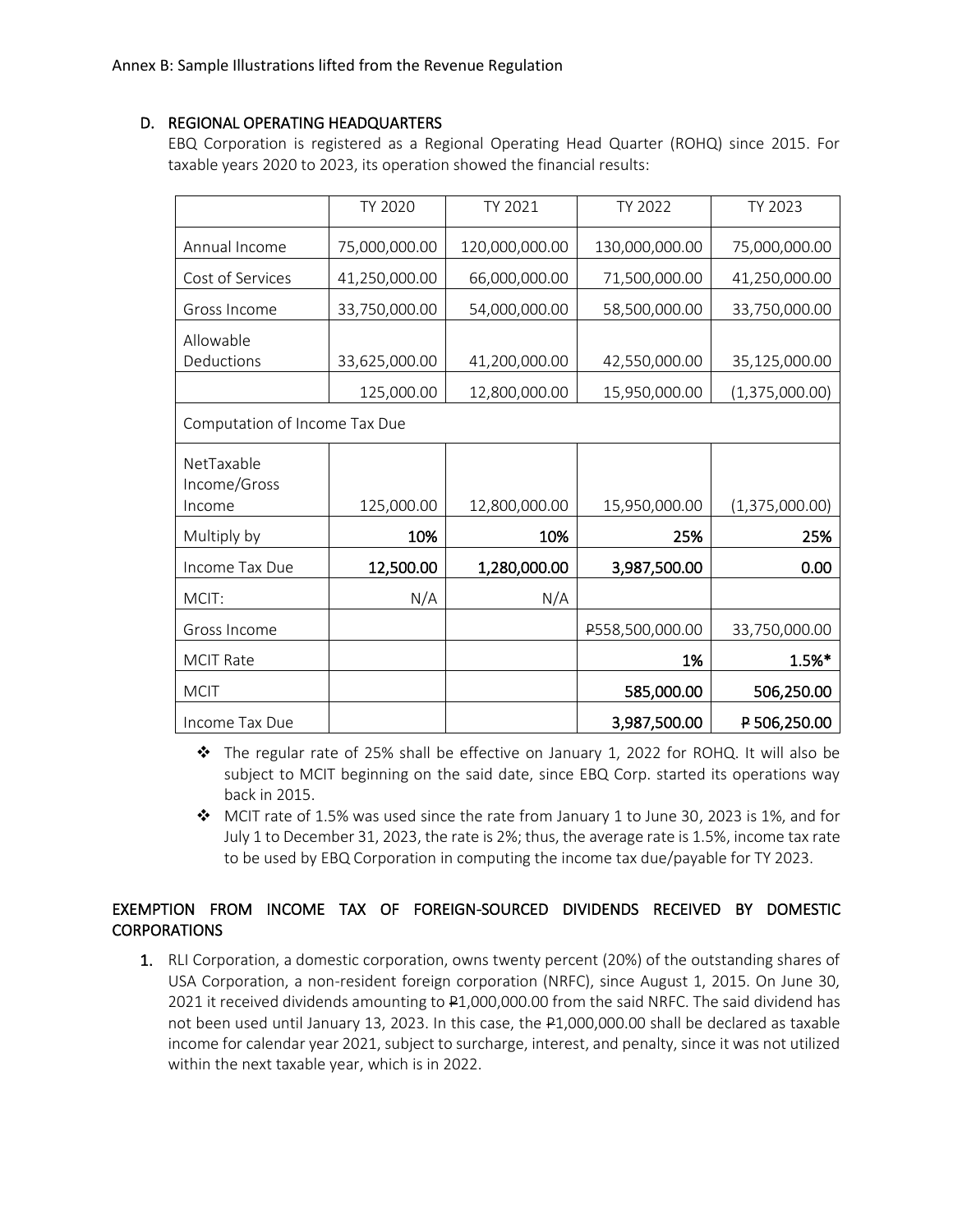- 2. RSDV Corporation, a domestic corporation, owns twenty percent (20%) of the outstanding shares of UK Corporation, a non-resident foreign corporation (NRFC), since August 1, 2015. On May 1, 2021, it received dividends amounting to P1,000,000.00 from the said NRFC. On September 1, 2022, RSDV Corporation utilized P800,000.00 for its dividend payments. On January 1, 2023, it utilized the remaining P200,000.00 for its working capital requirements. In this case, P800,000.00 shall be treated as tax-exempt since this was properly utilized within 2022. On the other hand, P200,000.00 shall be declared as taxable income for the taxable year 2021, subject to surcharge, interest, and penalty, since the utilization is not within the following taxable year, which is in 2022.
- 3. BKTD Corporation, a domestic corporation, holds 20% of the stocks of EU Corporation, a nonresident foreign corporation. BKTD is a wholly-owned subsidiary of GKCM Corporation, a nonresident foreign corporation. BKTD's holding in EU Corporation started in 2018, and the holding period is uninterrupted. On July 1, 2021, BKTD Corporation received dividends from EU Corporation amounting to P2,000,000 and subsequently paid out dividends on December 31, 2022, in the amount of P 1,500,000. The remaining amount of P500,000 has not been used in any qualified activity for exempt foreign-sourced dividends. In this situation, BKTD Corporation shall be subject to income tax on the unused amount in the taxable period 2021, subject to surcharge, interest, and penalty.

# IMPROPERLY ACCUMULATED EARNINGS TAX

JDS Corporation, a domestic corporation, has unappropriated retained earnings in excess of its paid-up capital stock amounting to P20,000,000 and P50,000,000 as of the fiscal years ending June 30, 2020 and June 30, 2021, respectively. JDS Corporation shall be subject to the 10% improperly accumulated earnings tax as of June 30, 2020. However, MNC Corporation shall no longer be subject to improperly accumulated earnings tax for the entire fiscal year ending June 30, 2021, which is after the effectivity of CREATE.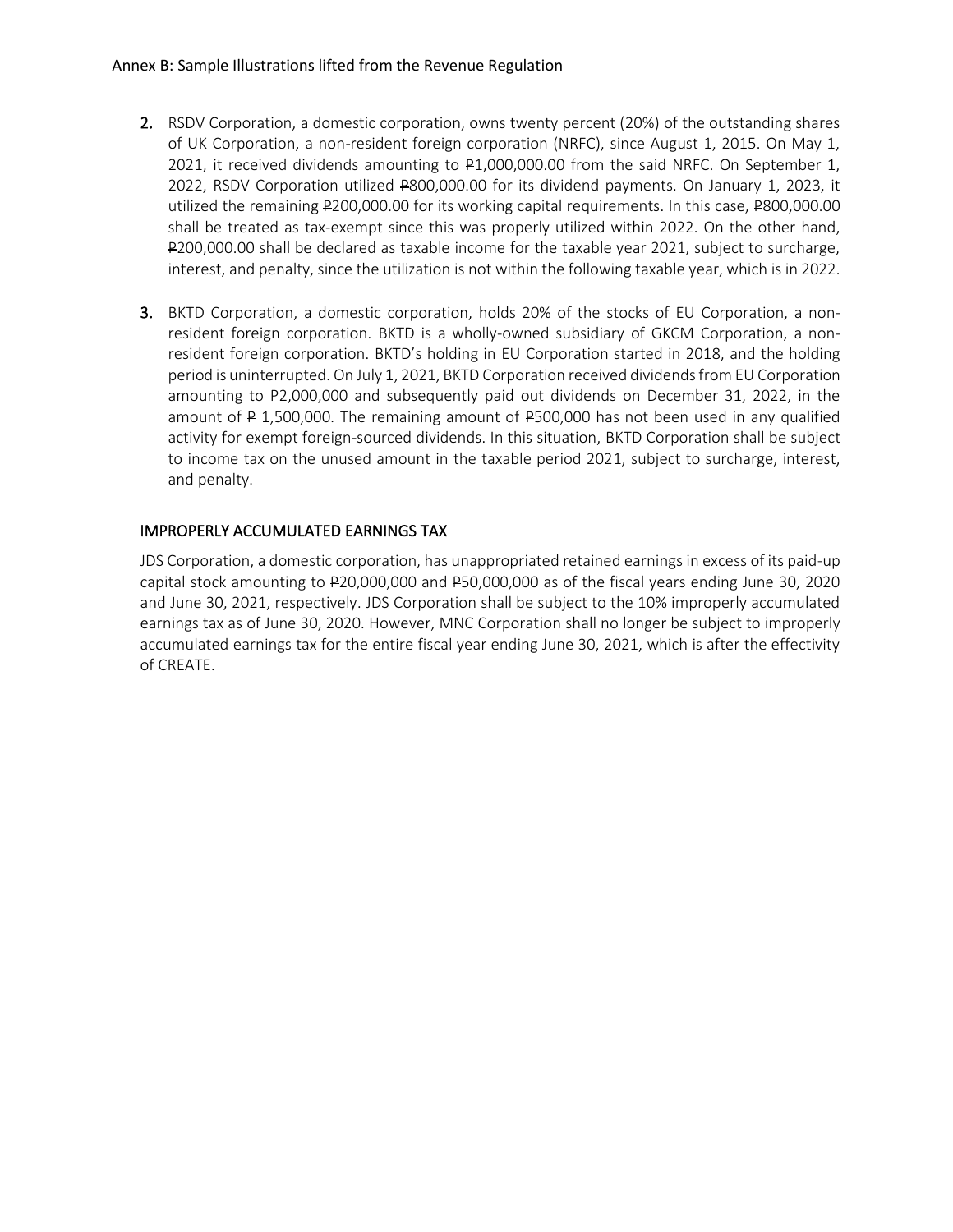## ALLOWABLE DEDUCTIONS FROM GROSS INCOME FOR BUSINESS PERSONS

## A. EXPENSES

MOC Corporation, a domestic manufacturing corporation, had gross sales of P 100,000,000.00 for Fiscal Year ending June 30, 2021 and incurred cost of sales of P60,000,000.00 and operating expenses of P17,500,000.00, with the following details:

| <b>Cost of Sales</b>        |   |               |
|-----------------------------|---|---------------|
| Direct Materials            | ₽ | 30,000,000.00 |
| Direct Labor                |   | 20,000,000.00 |
| Manufacturing Overhead      |   | 10,000,000.00 |
| Total                       | ₽ | 60,000,000.00 |
| <b>Operating Expenses</b>   |   |               |
| Salaries and Wages          | ₽ | 7,000,000.00  |
| Taxes                       |   | 300,000.00    |
| Depreciation                |   | 3,500,000.00  |
| Professional Fees           |   | 200,000.00    |
| <b>Advertising Expenses</b> |   | 3,000,000.00  |
| <b>Training Expenses</b>    |   | 3,000,000.00  |
| Office Supplies             |   | 500,000.00    |
| Total                       | ₽ | 17,500,000.00 |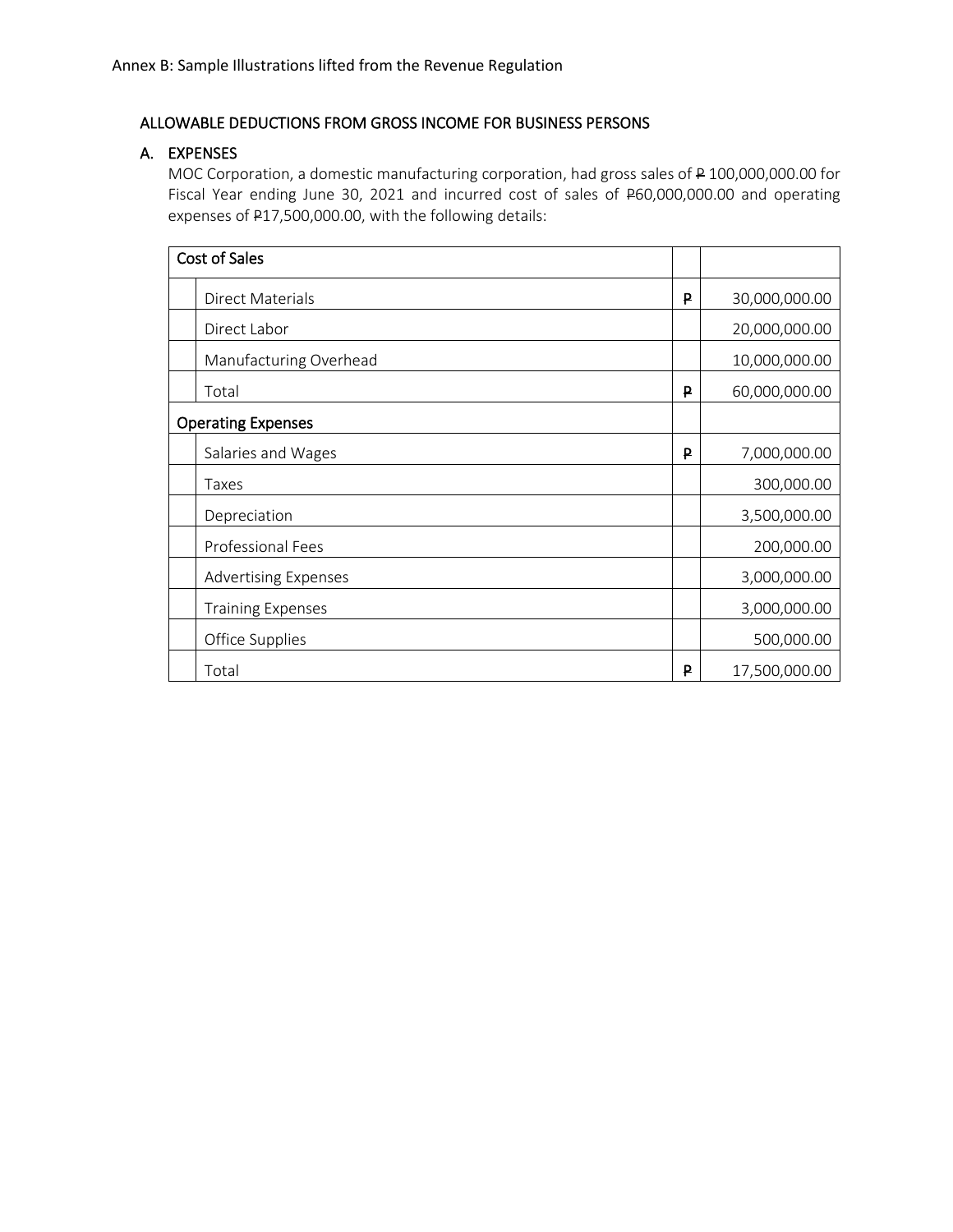Assuming MOC corporation has complied with the withholding tax requirement on all cost and expenses incurred subject to withholding tax, compute for the corporation's net taxable income:

| Gross Income                                                        |   |                     | P | 40,000,000.00 |
|---------------------------------------------------------------------|---|---------------------|---|---------------|
| Less: Allowable Deductions                                          | P |                     |   |               |
| Salaries and Wages                                                  |   | 7,000,000.00        |   |               |
| Taxes                                                               |   | 300,000.00          |   |               |
| Depreciation                                                        |   | 3,500,000.00        |   |               |
| <b>Professional Fees</b>                                            |   | 200,000.00          |   |               |
| <b>Advertising Expenses</b>                                         |   | 3,000,000.00        |   |               |
| <b>Training Expenses</b>                                            |   | 3,000,000.00        |   |               |
| Office Supplies                                                     |   | 500,000.00          |   |               |
| Expenses before additional deduction on<br><b>Training Expenses</b> | ₽ | 17,500,000.00       |   |               |
| Additional Allowable Deductions on Training<br>Expenses (see Note)  |   | <i>1,500,000.00</i> | ₽ | 19,000,000.00 |
| Net Taxable Income                                                  |   |                     | ₽ | 21,000,000.00 |

Note: The amount of P 1,500,000.00, which is one-half of the value of the actual training expenses of P 3,000,000.00, can be claimed as additional deduction, since it did not exceed ten percent (10%) of the Direct Labor Wage. In this scenario, the corporation's direct labor wages incurred was P20,000,000.00. Thus, the one-half value of the actual training expenses of P 1,500,000.00 did not exceed the P 2,000,000.00 (10% of P 20,000,000.00) threshold. Provided further, that all the prescribed requirements in this section has been complied with (e.g., Apprenticeship Agreement, Certification from DepEd or TESDA or CHED, whichever is applicable). If the company's direct labor wage is only P10,000,000.00, the additional deduction that can be allowed shall be P1,000,000.00 and not P1,500,000.00.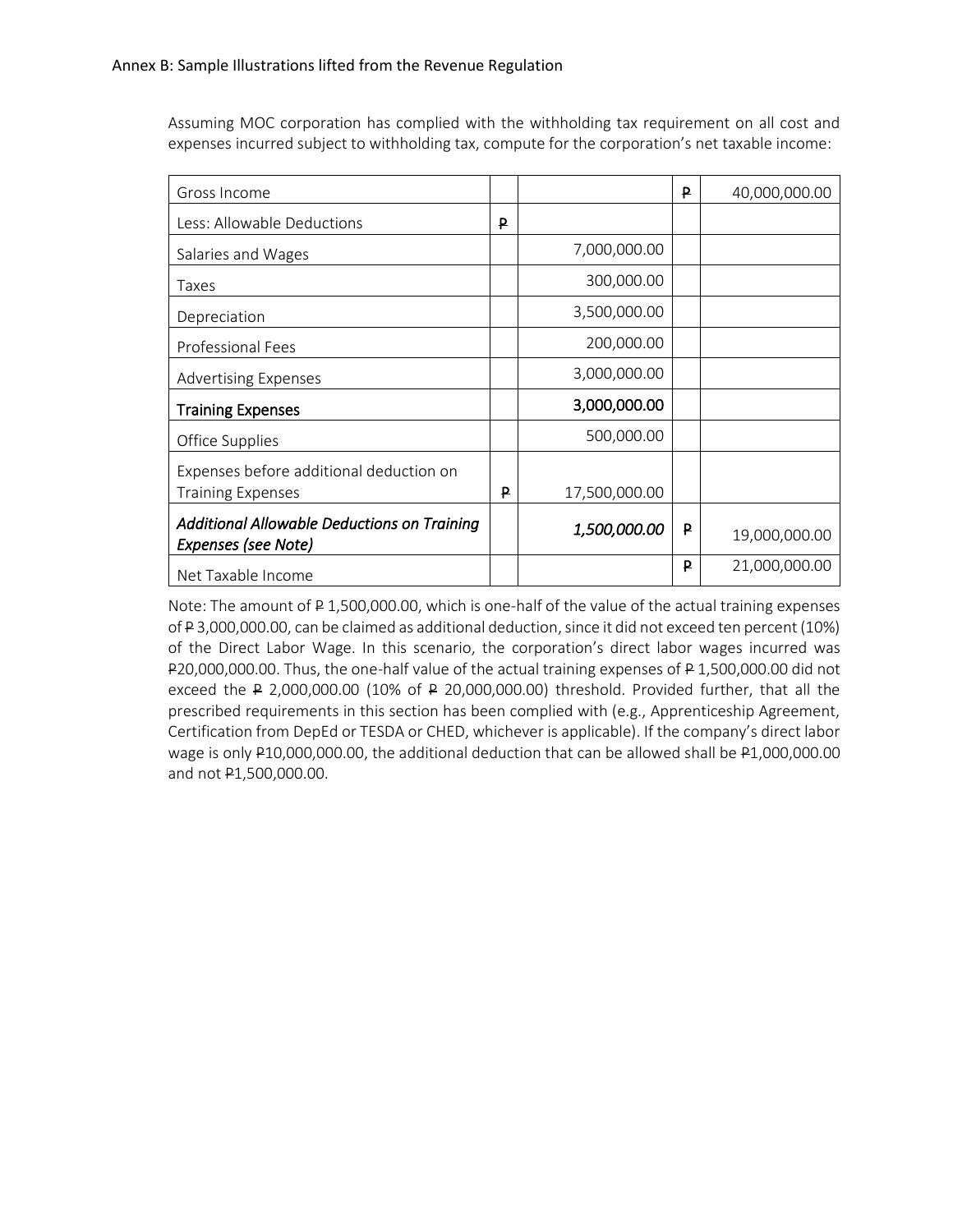# B. INTEREST

1. For fiscal year ending June 30, 2021, assuming that JHB Corporation, aside from the operating expenses of P17,500,000.00, incurred interest expense of P 400,000.00 which satisfied the prescribed requirement for deductibility, but it also earned interest income of P 100,000.00, net of final tax of twenty percent (20%), how shall the taxable income be computed?

| Gross Income                                                        |   |               | P | 40,000,000.00 |
|---------------------------------------------------------------------|---|---------------|---|---------------|
| Less: Allowable Deductions                                          |   |               |   |               |
| Salaries and Wages                                                  | P | 7,000,000.00  |   |               |
| Taxes                                                               |   | 300,000.00    |   |               |
| Depreciation                                                        |   | 3,500,000.00  |   |               |
| <b>Professional Fees</b>                                            |   | 200,000.00    |   |               |
| <b>Advertising Expenses</b>                                         |   | 3,000,000.00  |   |               |
| <b>Training Expenses</b>                                            |   | 3,000,000.00  |   |               |
| <b>Interest Expense</b>                                             |   | 400,000.00    |   |               |
| Office Supplies                                                     |   | 500,000.00    |   |               |
| Expenses before additional deduction on<br><b>Training Expenses</b> | ₽ | 17,900,000.00 |   |               |
| Add: Additional Deduction Training                                  |   | 1,500,000.00  |   |               |
| Less: 20% of Interest Income earned                                 |   | 25,000.00     | ₽ | 19,375,000.00 |
| Net Taxable Income                                                  |   |               | P | 21,000,000.00 |

Note: Actual interest expense of P400,000 was reduced by an amount of P25,000, representing 20% of the interest income subjected to final tax. The net interest income of P100,000 is divided by 80% to get the gross interest income earned. Thus, the quotient of P125,000 multiply by 20%, the product is P25,000. Then deduct it from the interest expense incurred to get the allowable interest expense: P400,000 – P25,000 = P375,000.00.

- 2. For taxable year 2021, SGC Corp. incurred interest expense of P 500,000 on its bank loan. For the year, its gross assets amounted to P50,000,000, exclusive of the cost of the land of P7,100,000. It registered a gross income of P 10,000,000 and incurred operating expenses of P6,000,000, inclusive of the interest expense. It had interest income earned for the same year amounting to P150,000. Compute for the allowable interest expense.
	- ❖ In this scenario, the corporation is subject to CIT of 20% since its taxable income did not exceed P5M and its total assets did not exceed P100M, exclusive of the land. Since the CIT is 20%, and the final tax on interest income is also at 20%, there is no difference on these two rates. Thus, there is no interest arbitrage. The allowable interest expense, in this case, is P500,000.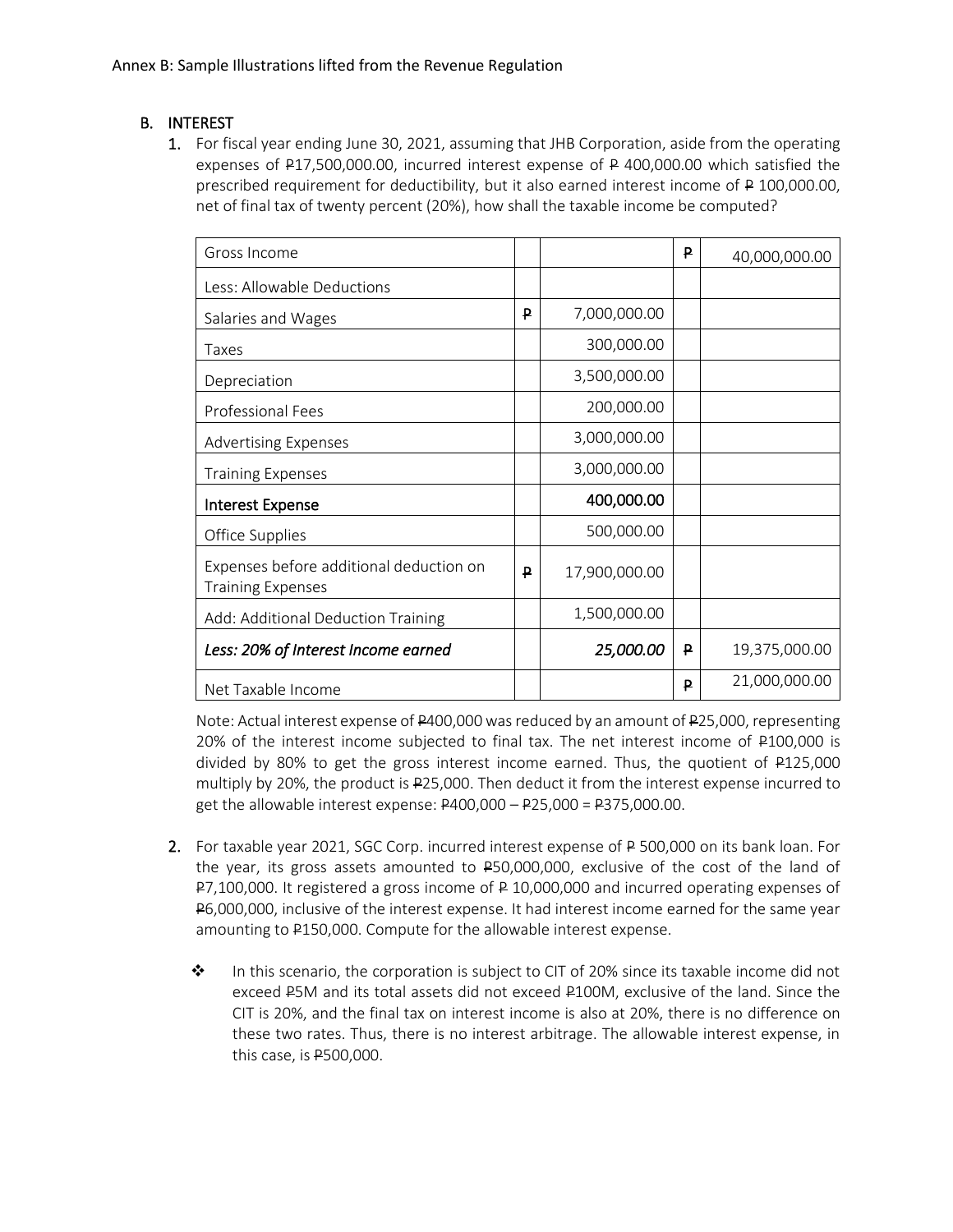### TRANSITORY PROVISIONS

### A. COMPUTATION FOR THE INTEREST ARBITRAGE

1. For calendar year ended December 31, 2020, assuming that MTMI Corporation, aside from the operating expenses of P17,500,000.00, incurred interest expense of P 400,000.00 which satisfied the prescribed requirement for deductibility, but it also earned interest income of P 100,000.00, net of final tax of twenty percent (20%), how shall the taxable income be computed?

| Gross Income                                                                  |   |               | ₽        | 30,000,000.00 |
|-------------------------------------------------------------------------------|---|---------------|----------|---------------|
| Less: Allowable Deductions                                                    | ₽ |               |          |               |
| Salaries and Wages                                                            |   | 7,000,000.00  |          |               |
| Taxes                                                                         |   | 300,000.00    |          |               |
| Depreciation                                                                  |   | 3,500,000.00  |          |               |
| Professional Fees                                                             |   | 200,000.00    |          |               |
| <b>Advertising Expenses</b>                                                   |   | 3,000,000.00  |          |               |
| <b>Training Expenses</b>                                                      |   | 3,000,000.00  |          |               |
| <b>Interest Expense</b>                                                       |   | 400,000.00    |          |               |
| Office Supplies                                                               |   | 500,000.00    |          |               |
| Expenses before additional deduction on<br><b>Training Expenses</b>           | ₽ | 17,900,000.00 |          |               |
| Add: Additional Deduction Training                                            |   | 1,500,000.00  |          |               |
| Less: 33% / 20% of Interest Income earned<br>deductible from Interest Expense |   | 33,125.00     | <b>P</b> | 19,366,875.00 |
| Net Taxable Income                                                            |   |               | ₽        | 21,000,000.00 |

Note: Actual interest expense of P400,000 was reduced by an amount of P33,125, representing the interest to be deducted from interest expense. The net interest income of P100,000 is divided by 80% to get the gross interest income earned. Thus, the quotient of P125,000 divided by 2 to get the interest income per six months. This is equal to P62,500, for the first half of the year, multiply by 33%, the product is P20,625. For the second half of the year, P62,500 multiply by 20% is P12,500. Add the two products of P20,625 and P12,500 will equal to P33,125. Then deduct it from the interest expense incurred to get the allowable interest expense: P400,000 – P33,125= P366,875.

2. GPS Corporation secured in 2018 a bank loan for its business expansion, and incurred interest expense of P2,000,000 in CY 2020 on the said bank loan. In the same year, it likewise earned interest income of P300,000 subjected to final tax of 20%. For CY 2020, its gross income amounted to P 20,000,000. Its gross assets, excluding the value of the land where its building and plant are situated, is P 100,000,000. Its operating expenses amounted to P10,000,000, inclusive of the interest expense of P2,000,000.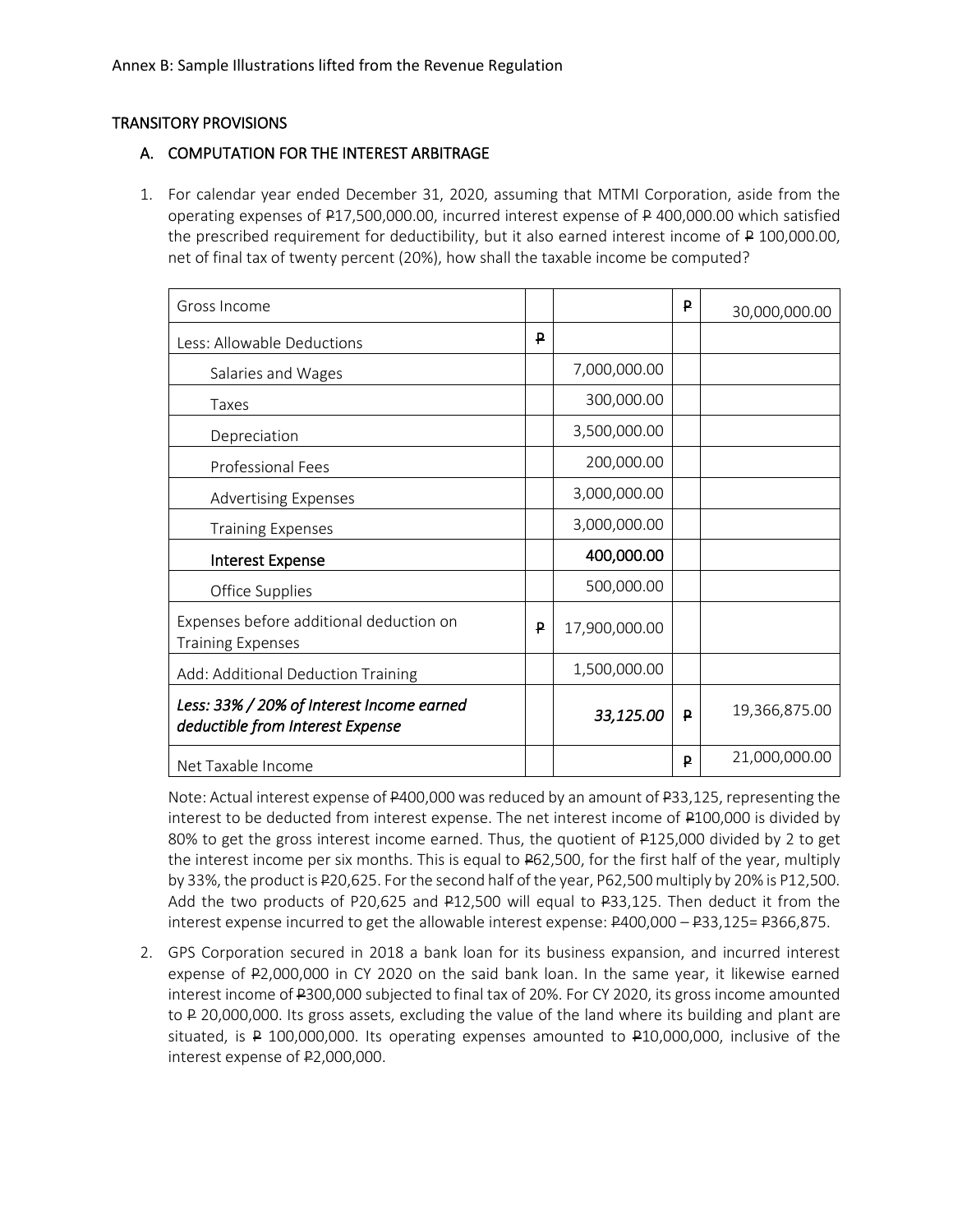| To compute for its allowable interest expense: |           |
|------------------------------------------------|-----------|
|                                                |           |
| Less: Interest Arbitrage:                      |           |
|                                                |           |
|                                                | 79,500.00 |
|                                                |           |
|                                                |           |

### OR:

| Allowable Interest Expense Before Deduction | P 2,000,000.00 |
|---------------------------------------------|----------------|
| Less: Interest Arbitrage using the          |                |
| average Interest Arbitrage for CY 202026.5% |                |
|                                             |                |
|                                             |                |

The taxpayer is subject to CIT of 25% in the second semester of 2020 even though the total assets did not exceed P100M, excluding the land, but the taxable income is more than P5M. In this case, the interest arbitrage for the 2nd semester is 20% since the difference in the CIT of 25% and the final tax rate on the interest income of 20% is 5%, which is equivalent to 20% (5%  $\div$  25%) interest arbitrage.

3. MAFD Corporation incurred interest expense of P 500,000 in CY 2020 on its bank loan. The said loan was secured in 2019 to finance the construction of its warehouse. In CY 2020, its gross assets amounted to P50,000,000, excluding the land with a cost of P5,500,000. It recorded a gross income of P 10,000,000 and incurred operating expenses of P6,000,000, inclusive of the interest expense. It had interest income earned for the same year amounting to P150,000. Compute for the allowable interest expense:

To compute for its allowable interest expense:

| 1. Compute for the interest arbitrage: |  |
|----------------------------------------|--|
|                                        |  |
|                                        |  |
|                                        |  |

| 2. Deduct the resulting amount from the interest expense: |
|-----------------------------------------------------------|
|                                                           |
|                                                           |
|                                                           |

OR

- 1. Simply multiply the interest income with the prescribed interest arbitrage under the transitory provision (P 150,000 X 16.50%)……………………………..……….P 24,750.00
- 2. Deduct the said amount from the interest expense Interest Expense before deductions……………………………… P 500,000.00 Less: Interest Arbitrage………………………………………………… 24,750.00 Allowable Interest Expense………………….……………………… P 475,250.00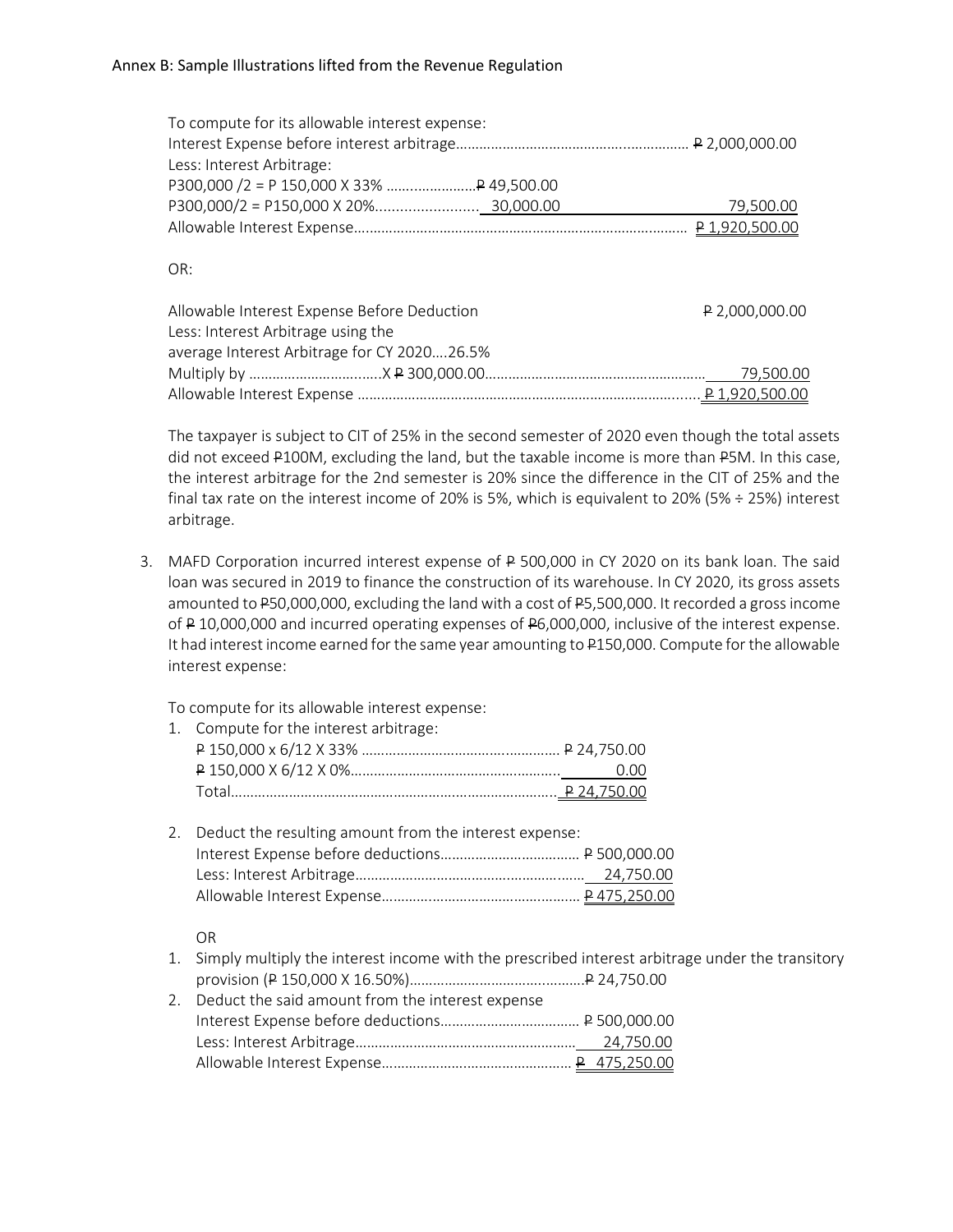The corporation is subject to 30% CIT in the 1st semester. For the 2nd semester the CIT is 20% since the taxable income did not exceed P5M and the total assets did not exceed P100M, exclusive of the land.

The interest arbitrage for the 2nd semester is 0% since the CIT is 20% and the final tax imposed on the interest income is 20%, there is no difference between the two rates, thus there is no interest arbitrage for the 2nd semester.

## B. COMPUTATION OF INCOME TAX DUE OF THE CORPORATIONS FOR TAXABLE YEAR 2020

1. MVAA Corporation, a domestic retailer, has gross sales of P1,400,000,000.00 with cost of sales of P560,000,000.00 and allowable deductions of P150,000,000.00 for calendar year 2020, its 4th year of business operations. Its total assets of P180,000,000.00 includes the land and building in which the business is situated, amounting to P50,000,000.00 and P25,000,000.00, respectively. Computation of Tax (Income Tax – whichever is higher between Regular Rate and MCIT) shall be as follows:

| Net Taxable Income (P 840,000,000 - 150,000,000)            | ₽            | 690,000,000.00 |
|-------------------------------------------------------------|--------------|----------------|
| Divide by 12 months                                         |              | $\div$ 12      |
| Taxable Income per month                                    | P            | 57,500,000.00  |
| Tax Due: January 1 to June 30, 2020- (P57,500,000 X 6)X 30% | ₽            | 103,500,000.00 |
| July 1, 2020 to December 31, 2020 (P57,500,000 X 6) 25%     | ₽            | 86,250,000.00  |
| Total Tax Due - Regular                                     | ₽            | 189,750,000.00 |
| Gross Income                                                | $\mathsf{P}$ | 840,000,000.00 |
| Divide by                                                   |              | $\div$ 12      |
| Gross Income per month                                      | P            | 70,000,000.00  |
| Tax Due: January 1 to June 30, 2020- (P70,000,000 X 6)X 2%  | ₽            | 8,400,000.00   |
| July 1, 2020 to December 31, 2020 (P70,000,000 X 6) 1%      | $\mathsf{P}$ | 4,200,000.00   |
| Total Tax Due- MCIT                                         | ₽            | 12,600,000.00  |
| Income Tax Payable (Higher between Regular and MCIT)        | ₽            | 189,750,000.00 |

#### For Calendar Year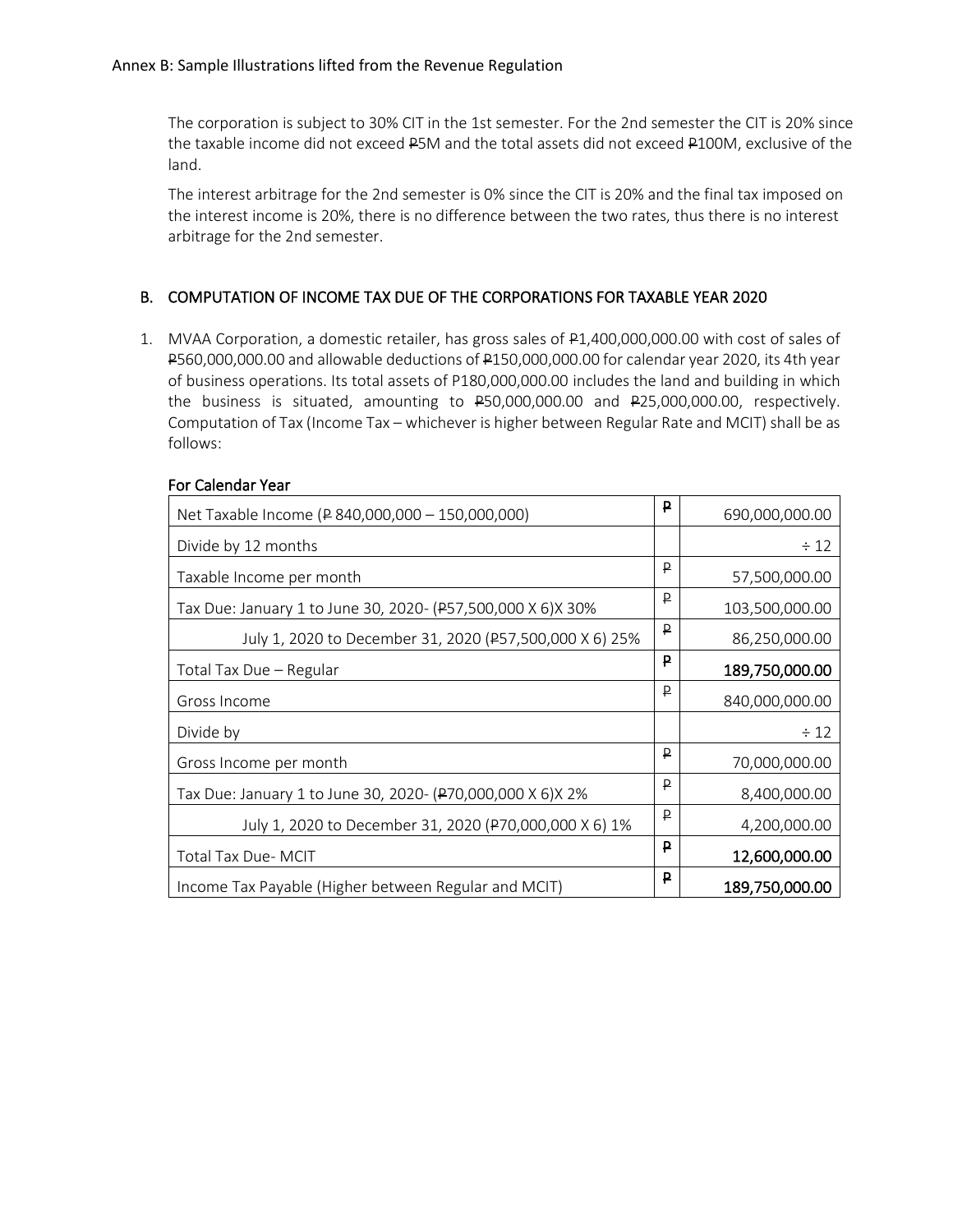| Net Taxable Income (P 840,000,000 - 150,000,000)        | ₽ | 690,000,000.00 |
|---------------------------------------------------------|---|----------------|
| Divide by 12 months                                     |   | $\div$ 12      |
| Taxable Income per month                                | ₽ | 57,500,000.00  |
| Tax Due: May 1 to June 30, 2020- (P57,500,000 X 2)X 30% | ₽ | 34,500,000.00  |
| July 1, 2020 to April 30, 2021 (P57,500,000 X 10)25%    |   | 143,750,000.00 |
| Total Tax Due - Regular                                 | P | 178,250,000.00 |
| MCIT:                                                   |   |                |
| Gross Income                                            | ₽ | 840,000,000.00 |
| Divide by                                               |   | $\div$ 12      |
| Gross Income per month                                  | ₽ | 70,000,000.00  |
| Tax Due: May 1 to June 30, 2020- (P57,500,000 X 2)X 30% | ₽ | 2,800,000.00   |
| July 1, 2020 to April 30, 2021 (P57,500,000 X 10)25%    | ₽ | 7,000,000.00   |
| Total Tax Due- MCIT                                     | P | 9,800,000.00   |
| Income Tax Payable (Higher between Regular and MCIT)    | P | 178,250,000.00 |

2. LMAT Corporation had gross sales of P10,000,000, cost of sales of P 6,000,000 and operating expenses of P 2,000,000 for fiscal year ending October 31, 2020, its 3rd year of operation. Its total assets amounted to P 5,000,000.00. It does not own the land and building where its business operations are conducted. Computation of the income tax for 2020 shall be:

| Net Taxable Income                                         | $P$ 2,000,000.00 |
|------------------------------------------------------------|------------------|
| Divide by                                                  | $\div$ 12        |
| Taxable Income per month                                   | P 166,666.67     |
| Tax Due:                                                   |                  |
| November 1, 2019 to June 30, 2020- (P166,666.67 X 8) X 30% | P400,000.00      |
| July 1, to October 31, 2020 (P166,666.67 X 4) X 20%*       | 133,333.34       |
| Total Tax Due-Regular                                      | P 533,333.34     |

\*20% was used as the rate since the net taxable income did not exceed P 5,000,000.00 and the total assets of the corporation is less that P 100,000,000.00. MCIT computation is not applicable since it is only the 3rd year of operation of the corporation.

### For Fiscal Year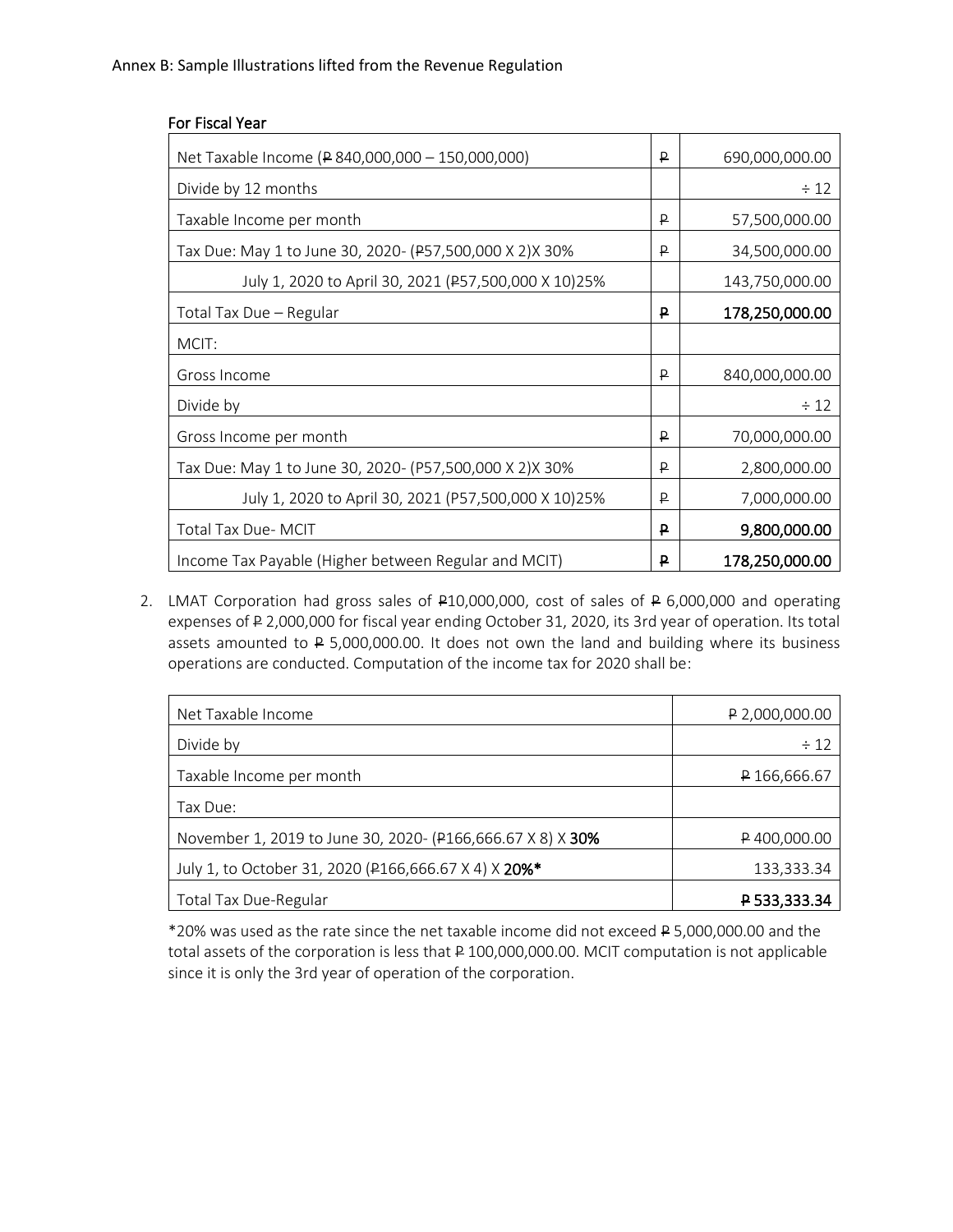3. MGLC Company, for calendar year 2020, its 2nd year of business operations, had net taxable income of P 12,000,000.00. Its total assets, net of the value of the land where its business is situated, is P 80,000,000.00. Income tax shall be computed as follows:

| Net Taxable Income                                  | $P$ 12,000,000.00 |
|-----------------------------------------------------|-------------------|
| Divide by                                           | $\div$ 12         |
| Taxable Income per month                            | P 1,000,000.00    |
| Tax Due:                                            |                   |
| January 1 to June 30, 2020- (P1,000,000 X 6) X 30%  | $P$ 1,800,000.00  |
| July 1 to December 31, 2020 (P1,000,000 X 6) X 25%* | 1,500,000.00      |
| Total Tax Due-Regular                               | P 3,300,000.00    |

\*25% was used since its net taxable income exceeds P 5,000,000.00. Not subject to MCIT at this time.

## FOREIGN CORPORATION

4. REF Corporation, a resident foreign corporation, has gross sales of P500,000,000.00, cost of sales of P 300,000,000.00 and allowable deductions of P 75,000,000.00 for Fiscal Year ending April 30, 2021, its fourth year of business operations. Its total assets is P800,000,000.00 which included the land of P50,000,000.00 and other fixed assets of P200,000,000.00.

| Gross Sales                                             | 500,000,000.00  |
|---------------------------------------------------------|-----------------|
| Less: Cost of Sales                                     | 300,000,000.00  |
| Gross Income                                            | 200,000,000.00  |
| Less: Allowable Deductions                              | 75,000,000.00   |
| NET TAXABLE INCOME                                      | 125,000,000.00  |
| Divide by                                               | $\div$ 12       |
| Net Taxable Income per month                            | 10,416,666.67   |
| TAX DUE-REGULAR                                         |                 |
| May 1 to June 30, 2020 (P10,416,666.67 X 2) 30%         | P 6,250,000.00  |
| July 1, 2020 to April 30, 2021 (P10,416,666.67 X10) 25% | 26,041,666.67   |
| <b>INCOME TAX DUE</b>                                   | P 32,291,666.67 |
|                                                         |                 |
| MCIT:                                                   |                 |
| Gross Income                                            | 200,000,000.00  |
| Divide by                                               | $\div$ 12       |
| Gross Income per month                                  | 16,666,666.67   |